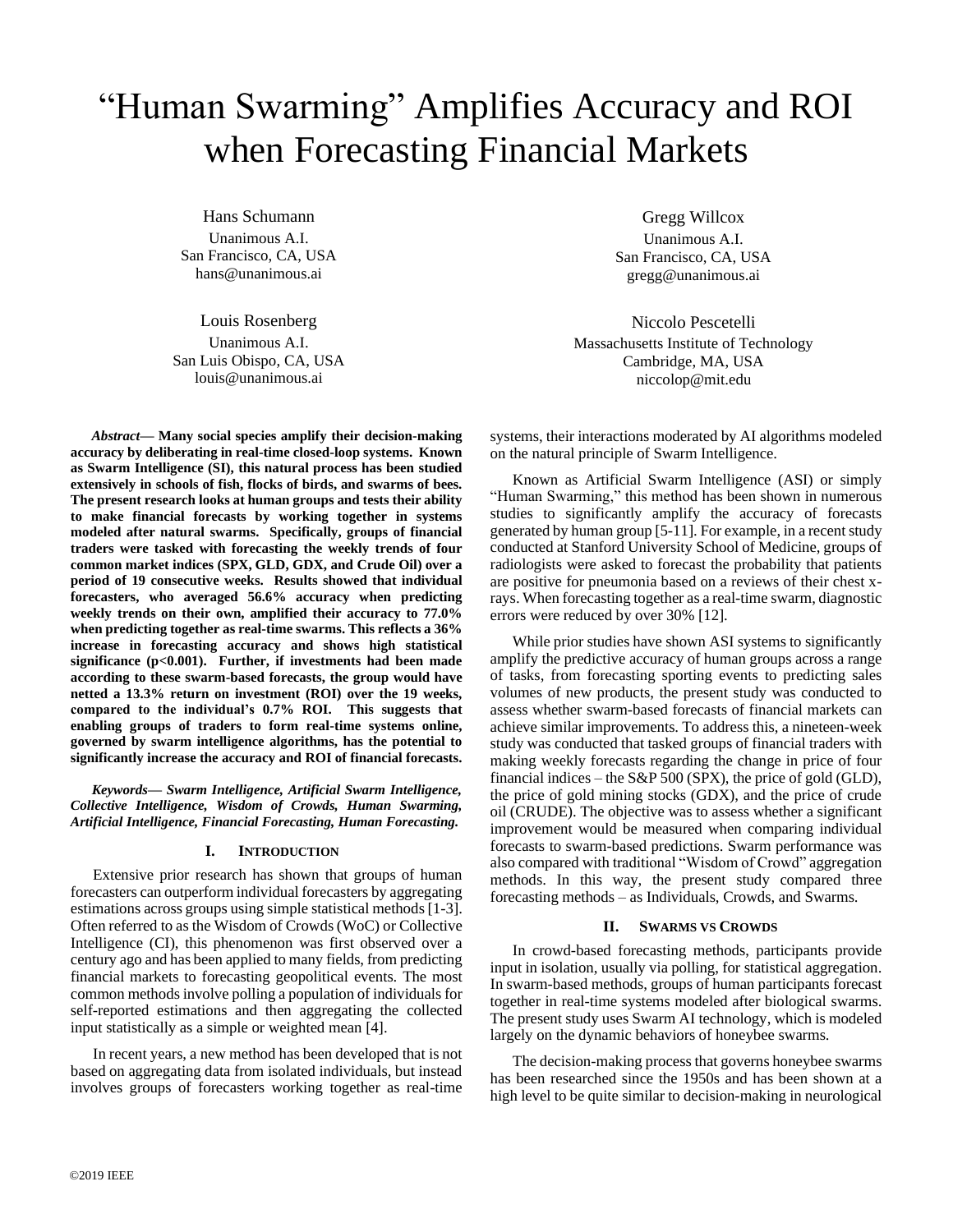brains [13,14]. Both employ populations of simple excitable units (i.e., neurons and bees) that work in parallel to integrate noisy evidence, weigh competing alternatives, and converge on decisions in real-time. In both brains and swarms, outcomes are arrived at through competition among sub-populations of excitable units. When one sub-population exceeds a threshold level of support, the corresponding alternative is chosen. In honeybees, this enables hundreds of scout bees to work in parallel, collecting information about their local environment, and then converge together on a single optimal decision, picking the best solution to complex multi-variable problems [15-17].

The similarity between "brains" and "swarms" becomes even more apparent when comparing decision-making models that represent each. The decision process in primate brains is often modeled as mutually inhibitory leaky integrators that aggregate incoming evidence from competing neural populations [18]. A common framework for primate decision is the Usher-McClelland model in Figure 1 below.



Fig. 1. Usher-McClelland model of neurological decision-making

This neurological decision model can be compared to swarm-based decision models, for example the honey-bee model represented in Figure 2. As shown below, swarm-based decisions follow a very similar process, aggregating input from sub-populations of swarm members through mutual excitation and inhibition, until a threshold is exceeded.



Fig. 2. Mutually inhibitory decision-making model in bee swarms

Thus, while brains and swarms are very different forms on intelligence, both are systems that enable optimized decisions to emerge from the interactions among collections of processing units. The goals of the present study are twofold  $-$  (i) to assess if groups of financial traders can form swarm-based systems that can "think together" as unified intelligence, and (ii) to compare accuracy of swarm-based forecasts with financial forecasts generated by individual members or by statistical groups aggregated using traditional Wisdom of Crowd techniques.

## **III. SWARMING SOFTWARE**

In the natural world, swarming organisms establish real-time feedback-loops among group members. Swarming bees do this using complex body vibrations called a "waggle dance." To enable real-time swarming among groups of networked humans, Swarm AI technology was developed. It allows distributed groups of users to form closed-loop systems moderated by swarming algorithms [5-7]. Modeled on the decision-making process of honeybees, Swarm AI allows groups of distributed users to work in parallel to (a) integrate noisy evidence, (b) weigh competing alternatives, and (c) converge on decisions in synchrony, while also allowing all participants to perceive and react to the changing system in real-time, thereby closing a feedback loop around the full population of participants.

As shown in Figure 3, networked human groups can answer questions as a "swarming system" by collaboratively moving a graphical puck to select among a set of alternatives. Each participant provides input by manipulating a graphical magnet with a mouse or touchscreen. By positioning their magnet with respect to the moving puck, participants impart their personal intent on the system as a whole. The input from each user is not a discrete vote, but a stream of real-time vectors that varies freely. Because all users can adjust their intent continuously in real-time, the swarm moves, not based on the input of any individual, but based on the dynamics of the full system. This enables a complex negotiation among all members at once, empowering the group to collectively explore the decision-space and converge on the most agreeable solution in synchrony.



Fig. 3. A human swarm answering a question in real-time

It is important to note that participants freely modulate both the direction and magnitude of their intent by adjusting the distance between their magnet and the puck. Because the puck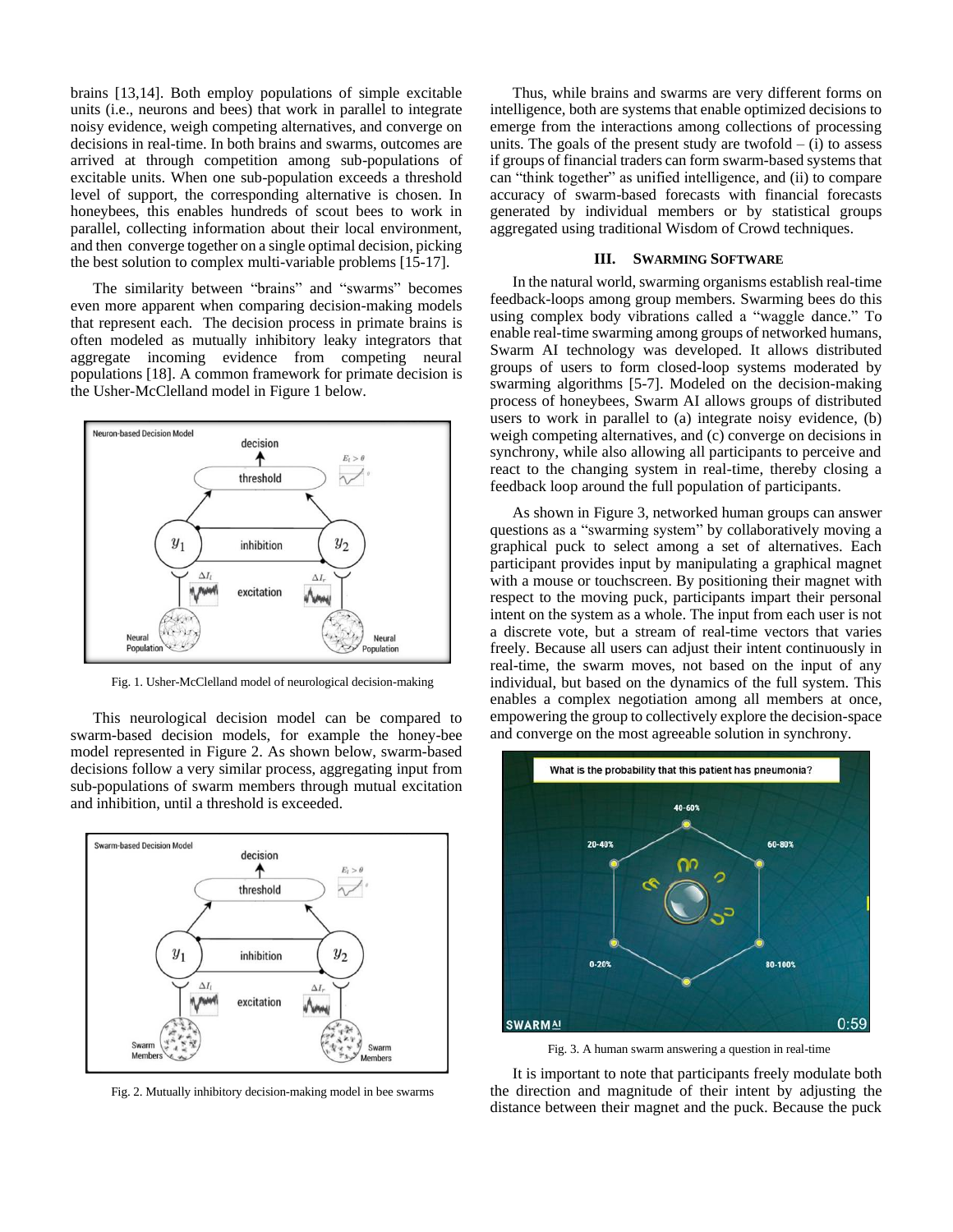is in continuous motion across the decision-space, users need to continually adjust their magnet so that it stays near the puck's outer rim. This is significant, for it requires participants to remain continuously engaged throughout the decision process, evaluating and re-evaluating the strength of their opinions as they convey their contribution. If they stop adjusting their magnet with respect to the changing position of the puck, the distance grows and their imparted sentiment wanes.

Thus, like bees vibrating their bodies to express sentiment in a biological swarm, or neurons firing activation signals to express conviction levels within a biological neural-network, the participants in an artificial swarm must continuously update and express their changing preferences during the decision process, or lose their influence over the collective outcome. In addition, intelligence algorithms monitor the behaviors of all swarm members in real-time, inferring their implied conviction based upon their relative motions over time. This reveals a range of behavioral characteristics within the swarm population and weights their contributions accordingly, from entrenched participants to flexible participants to fickle participants.

## **IV. FINANCIAL FORECASTING STUDY**

To assess the ability of human swarms to amplify their accuracy in financial predictions, a study was conducted over a nineteen week period using groups of volunteers who were unaffiliated with the research team. The participants were all self-identified as "active traders" who follow the financial markets daily and make financial trades regularly. Each weekly group consisted of between 7 to 36 participants. To establish a baseline, all participants provided their weekly forecasts as individuals using a standard online survey. The group then congregated online as a real-time swarm using the Swarm platform to make synchronous forecasts.

Across the nineteen week period, predictions were made for the following financial indices: (a) the S&P 500 (**SPX**), (b) the gold shares index fund (**GLD**), (c) the gold miners index fund (**GDX**), and (d) the crude oil index (**CRUDE**). The forecasts were generated every Tuesday at market close. The participants were asked to predict if each index would be higher or lower from the current price at market close on Friday (i.e. 72 hours later). Predictions were recorded first from individuals on private surveys, then from swarms working together as a system. In addition, participants were asked to qualify the expected change in price by indicating if the predicted move would be "by a little" or "by a lot." This was included as a means for evoking participant confidence in their directional forecast rather than as a true predictor of magnitude.

Figure 4 shows an ASI system (i.e. a "human swarm") comprised of 24 participants in the process of forecasting a weekly change in GDX price. It's important to note that this is a snapshot of a single moment time, as it generally takes between 10 and 60 seconds of deliberation for the system to converge upon a solution. As shown in the figure, the group is given four options to choose from, enabling the set of human forecasters to identify which direction the index will move, as well as express a general sense of magnitude. The magnitude indicator is helpful as it causes the swarm to split into multiple different factions and then converge over time on a solution that maximizes their collective confidence and conviction. Figure 5 shows a timeintegrated of the deliberation as a heat map, the brightness representing the level of support imparted for each option.



Fig. 4. Snapshot of a human swarm predicting GDX in real-time



Fig. 5. Support Density heatmap of swarm predicting GDX in real-time

## **V. ANALYSIS AND RESULTS**

For each of the nineteen weeks in the testing period, a set of predictions were made for each of the four market indices (SPX, GLD, GDX, CRUDE), providing 76 sets of four predictions. Results were generated indicating: (a) Individual Accuracy – computed as the average performance across the pool of human subjects, (b) Crowd Accuracy – computed by taking the most popular prediction from the participant pool and using that to compute accuracy over time, and (c) Swarm Accuracy – computed by assessing the accuracy of the predictions made by the swarms each week.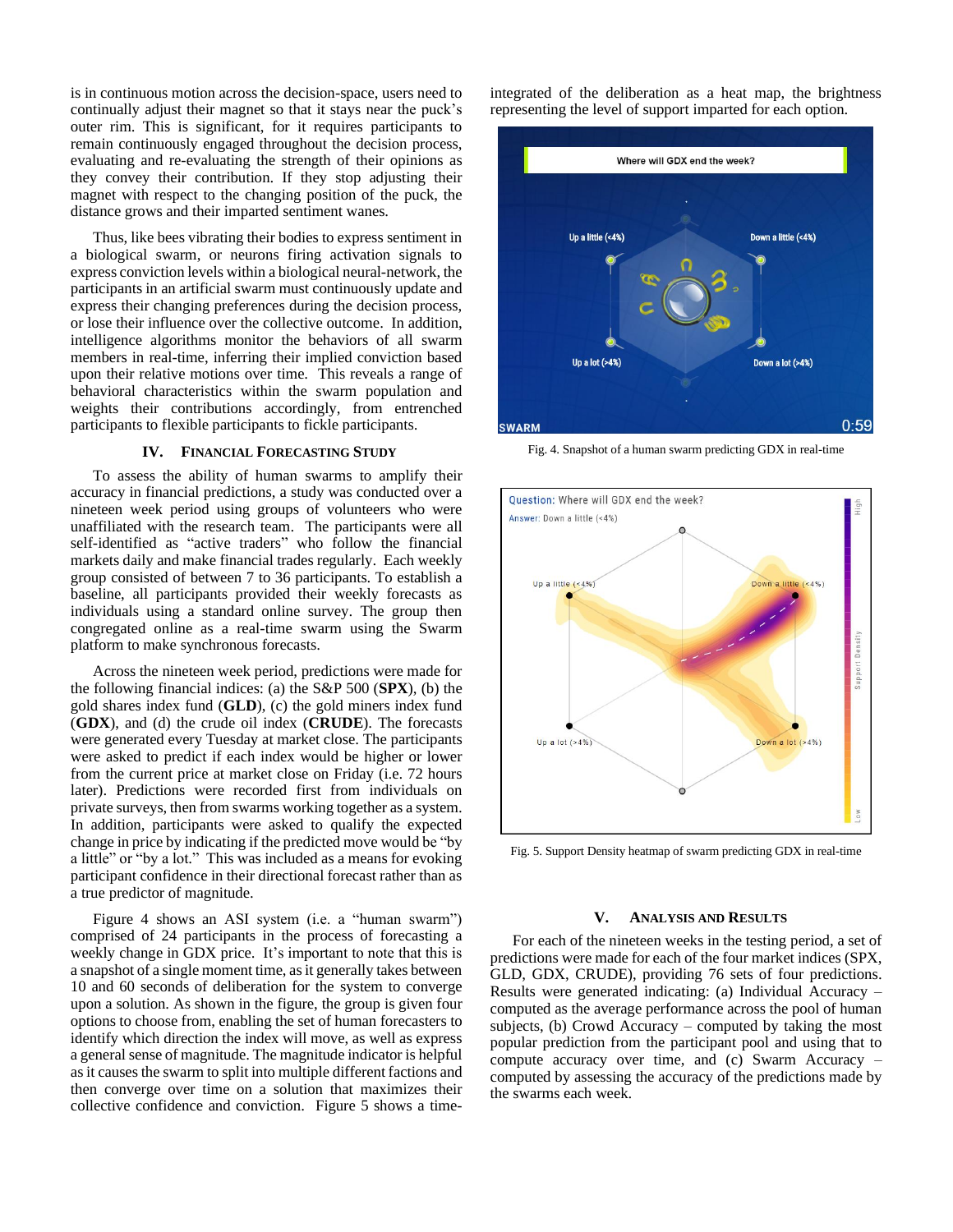To assess whether the human swarms predicted the directional change in market indices (i.e. UP or DOWN) more accurately than individuals, the swarm's performance was compared with the individuals' performance using a bootstrapping procedure. For each of the four investment categories (SPX, GLD, GDX, CRUDE) and each prediction week, we selected the answer provided by an individual sampled at random among the individuals who provided a response for that particular week and investment type. Answers were averaged across the four investment types and the 19 weeks to obtain a percentage accuracy measure. The procedure was repeated 1,000 times in order to obtain a distribution of probabilities for making a correct prediction.

The distribution, shown in Figure 6 as a probability density function, represents the probability of an individual making a correct prediction when responses are randomly sampled from the individual answers provided. With a mean accuracy of **56%,** the individuals were moderately better than random guessing when predicting the directional change in these market indicators. The red line in Figure 6 shows the empirical performance of the swarms, which at **77%** accuracy was significantly higher performing as compared to individuals. The probability that the swarm and the crowd were more accurate than individuals due to random chance was calculated using a bootstrapping procedure, and was found to be extremely low (p<0.001) indicating a highly significant result.



 Fig. 6. Individual vs Swarm vs Crowd Accuracy when predicting the directional change in all four indices in the subsequent 72-hour period.

A similar analysis was done using the more traditional "Wisdom of Crowd" method of taking the most popular predictions across the pool of individuals as the forecast. The crowd in this study achieved a 66.2% accuracy, shown as a blue line in the figure above. The probability that the swarm performed better than the crowd due to random chance was low  $(p=0.022)$ , indicating that we can be confident that the swarm significantly outperformed the crowd in aggregate in this study.

Looking at the results as a percentage increase, the swarms, on average, were **36%** more accurate when predicting the directional movement in the financial indices than the individual financial traders who comprised those swarms.

In addition to analyzing the predictive accuracy across all four indices in aggregate (as shown in Figure 5 above), it is also instructive to assess performance with respect to each of the four financial categories in isolation, shown in Figure 7 below. Across 19 weeks, the swarm outperformed or matched the individual traders and the crowd-based forecasts in all four instances.



 Fig. 7. Individual Accuracy vs Swarm Accuracy when predicting the directional change in each individual index in the subsequent 72-hour period.

Focusing on the ability of swarming to amplify the accuracy of financial predictions, the improvements for each of the four assets above are summarized in Table 1 below. As shown, the largest accuracy increase achieved by swarm-based forecasting was recorded in SPX predictions, which showed an impressive **26.6** percentage point gain over the individuals, corresponding to a **43%** amplification in accuracy. The swarm-based forecasts also outperformed the crowd-based forecasts, achieving an average increase of **10.8** percentage points across the four assets tested. This corresponds to a net **16%** amplification in total accuracy for swarm-based forecasts vs crowd-based forecasts.

| Index      | Swarm<br>Accuracy | Crowd<br>Accuracy | Individual<br>Accuracy |
|------------|-------------------|-------------------|------------------------|
| <b>SPX</b> | 78.9%             | 52.6%             | 52.3%                  |
| Gold       | 73.7%             | 73.7%             | 59.5%                  |
| Crude      | 83.3%             | 77.8%             | 57.5%                  |
| <b>GDX</b> | 72.2%             | 61.1%             | 57.5%                  |
| Average    | 77.0%             | 66.2%             | 56.7%                  |

Table 1. Individual Accuracy vs Swarm Accuracy across each index

A paired t-test was used to calculate the likelihood that the swarm was more accurate than the crowd at predicting the direction of stock movement due to random chance alone. The results of this test, as shown in Table 2 below, reveal that we can be confident that the swarm outperforms individuals in each index  $(p<0.05$  for each individual index), and we can also be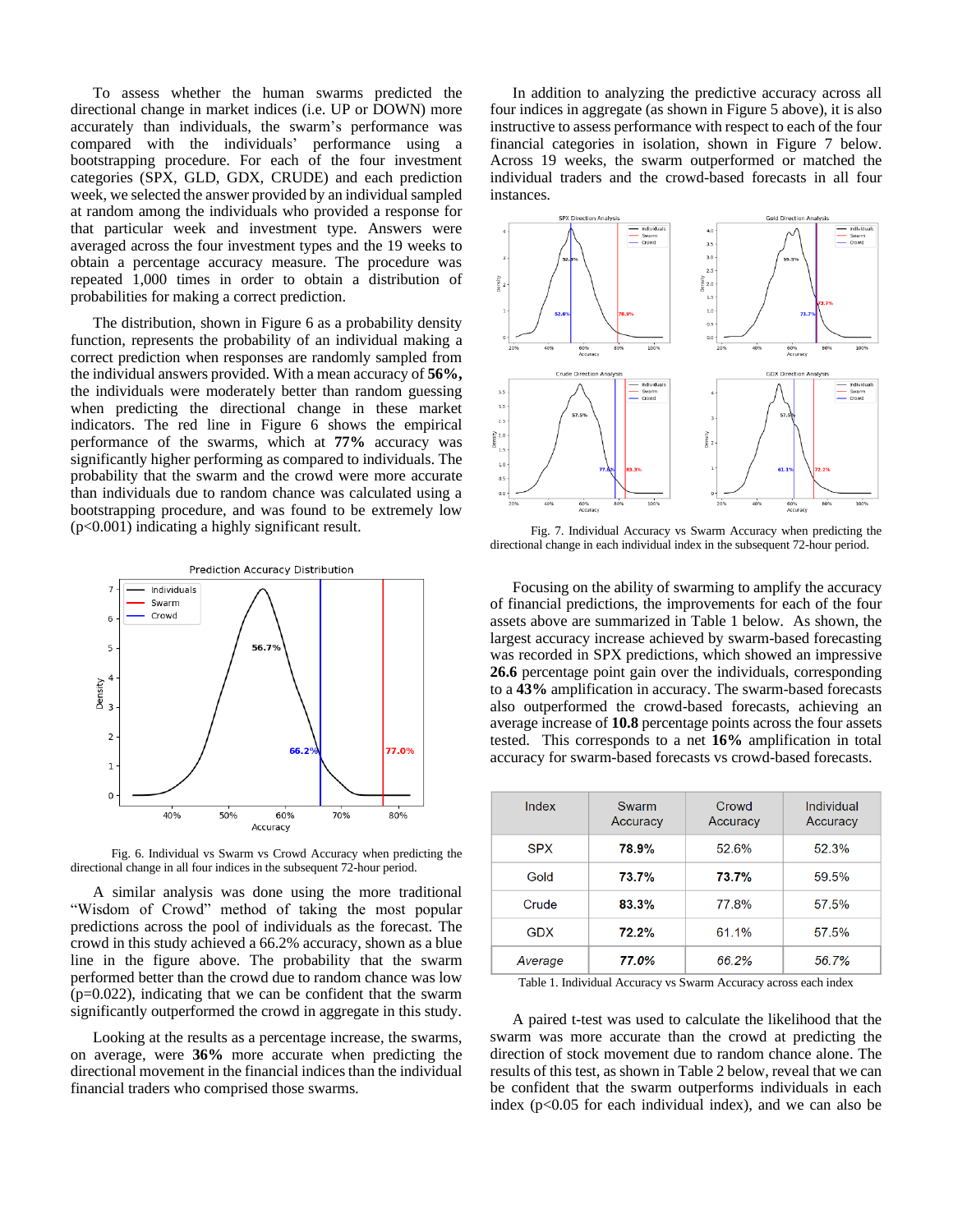| confident that the Swarm outperformed the crowd on average        |  |  |  |  |  |
|-------------------------------------------------------------------|--|--|--|--|--|
| $(p=0.022)$ and the crowd when predicting SPX only ( $p=0.010$ ). |  |  |  |  |  |

| Index      | Swarm vs Crowd<br>p-value | Swarm vs Individual<br>p-value |
|------------|---------------------------|--------------------------------|
| <b>SPX</b> | 0.010                     | 0.002                          |
| Gold       | 0.500                     | 0.039                          |
| Crude      | 0.289                     | 0.002                          |
| GDX        | 0.166                     | 0.027                          |
| Overall    | 0.022                     | < 0.001                        |

Table 2. Significance between Swarm and Crowd or Individual Directional Forecast Accuracy

To make the difference in accuracy between these predictive methods more concrete, a financial simulation was conducted to calculate the financial impact of investing using the guidance of swarms versus individual forecasts and the crowd's average forecast. In this simulation, each forecasting method started with a \$1000 bankroll, and invested 100% of its bankroll each week evenly across the four predicted indexes. If the forecasting method predicted the index would increase in price, a "long" position was taken, while if the method predicted a decrease in price, the index was "shorted". The net bankroll was tallied at the end of each week, accounting for the position that was taken and the decrease or increase in the price of each of the assets that week, and the new bankroll was then re-invested according to the next week's predictions. The final return on investment of the forecasting method was calculated as the final bankroll divided by the initial bankroll (\$1000).

The results of this simulation are shown in figure 8 below and summarized in table 3. The swarm again outperforms the crowd, ending the 19-week simulation with a 13.28% ROI, while the crowd ends with an 8.87% ROI. The individuals were the lowest performers, ending with a positive, but lower 3.60% ROI. To put these results into perspective, the performance that would have resulted from simply investing "long" (i.e. buy and hold without trading) in the four assets is plotted in red and ends up with a 1.96% ROI. Clearly, both the crowd and the swarm were able to predict weekly price swings to some degree, and as a result outperform the market in the long term in this study.



Fig. 8. Simulated Bankroll by Week for each Forecasting Method

| Forecast   | <b>Final Bankroll</b> | Percent<br>Increase |
|------------|-----------------------|---------------------|
| Swarm      | \$1,132.81            | 13.28%              |
| Crowd      | \$1,088.68            | 8.87%               |
| Individual | \$1.035.95            | 3.60%               |
| Short      | \$980.41              | $-1.96%$            |
| Long       | \$1,019.60            | 1.96%               |

Table 3. Simulated Bankroll by Week for each Forecasting Method

To color these results further, the probability that the swarmbased ROI outperformed the crowd-based ROI and the average Individual's ROI by random chance is calculated using a bootstrapping test. In this test, the forecasts that each method makes are resampled 1,000 times, and the average ROI per dollar investment is calculated. The average ROI per dollar investment is used instead of the compounded ROI at the end of the study to mitigate the effect of compounding on the final results (i.e. to ensure that early-week correct predictions don't artificially inflate the outcome). This histogram of bootstrapped average ROI per dollar investments is shown in figure 9.

The probability that the Swarm outperformed the Market due to random chance was low  $(p<0.001)$ , so we can be confident that this swarm of financial traders over these 19 weeks would on average outperform the market. The probability that the swarm outperformed the crowd due to random chance was also low (p=0.077).



Fig. 9. Histogram of Swarm Average Return per Dollar per Week to Crowd, Individual, and Market.

#### **VI. CONCLUSIONS**

This study explored if real-time swarms of financial traders could outperform the predictive accuracy of either (i) individual traders and/or (ii) groups of traders aggregated using traditional Wisdom of Crowd (WoC) techniques. The results showed that groups of forecasters, working together in real-time swarms, can significantly outperform the accuracy of individual traders when predicting the directional movement of four common financial assets (SPX, GLD, GDX, and CRUDE).